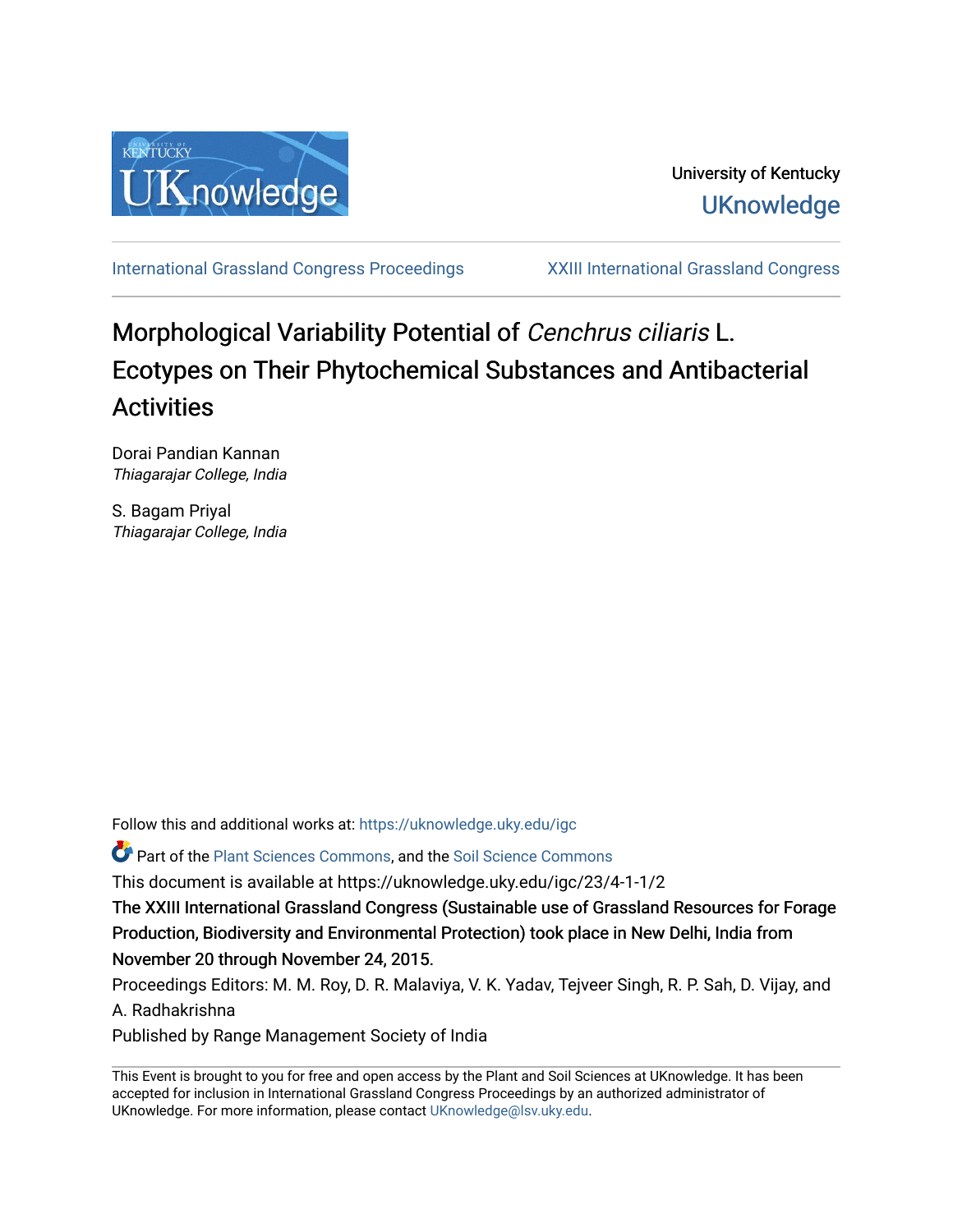Paper ID: 115 **Theme 4.** Biodiversity, conservation and genetic improvement of range and forage species **Sub-theme 4.1.** Plant genetic resources and crop improvement

# **Morphological variability potential of** *Cenchrus ciliaris* **L. ecotypes on their phytochemical substances and antibacterial activities**

## **D. Kannan\*, S. Bagam Priyal**

Thiagarajar College, Madurai, Tamil Nadu, India Corresponding author e-mail: [dekan\\_c@rediffmail.com](mailto:dekan_c@rediffmail.com)

**Keywords:** Antimicrobial activity, *Cenchrus ciliaris*, Ecotypes, Fodder grass, Grass ecotypes, Phytochemistry

## **Introduction**

Ecotypes are population of same species with different races, which is adapted to local environment Different ecotypes of a particular species may differ in their edaphic, biotic or microclimatic requirements (Linhart and Grant, 1996; Eppela *et al*., 2013) and such adaptation either become irreversible or genetically fixed variations. *Cenchrus ciliaris* L. (Tam: *kollukottaipul,* Eng. *buffel grass,* Sans*: anjan grass)* is a grass belonging to the family Poaceae and ephemeral in nature. In this species, habitat plays a significant role in the formation of ecotypes and several ecotypes are found in *Cenchrus ciliaris* L. including with varying inflorescence and florets colours and however all the ecotypes exhibiting similar growth characters. Arshad *et al*., (2007) studied on tiller growth and phonological studies of *C. ciliaris*. Phytochemical studies on the ecotypes is of paramount important and the potential of the plant ecotypes, especially their different components are required to be studied on their antimicrobial activities (Kannan and Bagam Priyal, 2015). The present study was attempted to investigate the important phyto-chemical substances for their presence or absence in three select morphological variants with differing inflorescence and floret colours and the work was included to study the antimicrobial activity of the plant extracts prepared from different components in *Cenchrus ciliaris* L. on the select microbial cultures, under laboratory conditions.

## **Materials and Methods**

**Sampling:** Three morphological variants of similar age group of *Cenchrus ciliaris*, L. producing inflorescences with varying colour – white, green and black ecotypes were collected from three different naturally growing locations at *Kappalur* (white variant), *Perungudi* (green variant) and *Paravai* (black varient), Madurai District, Tamil Nadu. Stem, leaves and inflorescence were separated and kept for air- drying, till attaining constant weight. Then the dried samples were finely powdered samples were stored for further analysis.

**Phytochemical analysis:** Exactly weighed 20gms of powdered plant samples were separately subjected for sequential extraction, using different solvents, according to their increasing polarity. The extract obtained from stem, leaf and inflorescence components of *C. ciliaris* L. was prepared with a series of non-polar to polar solvents by heat extraction methods in soxhlet apparatus. Then the extracts obtained were filtered using Whatman No.1 filter paper and then concentrated at 40˚C by using evaporator. The residual extracts were stored in refrigerator at 4˚C in 5 ml. clean sterile glass bottles. Different extracts were used for phytochemical analysis. Qualitative analysis was done for the prepared extracts to find-out the absence or presence of bioactive compounds by using standard methods.

Plant extracts were prepared from different parts the ecotypes of *C. ciliaris* viz., leaves, stem and inflorescence, by dissolving in methanol and those extracts were used to test the antimicrobial activity. *In vitro* antimicrobial activity was examined for the experimental plant extracts, separately obtained from the morphological variants of *C. ciliaris* on three gram-negative bacteria viz., *Escherichia coli*, *Pseudomonas florescent* and *Klebsiella Pnemoniae*. Nutrient agar medium was prepared for culturing the plates. To detect the effect of plant extract, along with the control medium, plant extract mixed in the nutrient agar medium was used to culture the select bacterial strains, simultaneously.

**Bacterial activity analysis:** The antibacterial activity of the stem, Leaf, inflorescence extracts, was determined using agar well method. Nutrient agar medium was inoculated with the given microorganism by spreading the bacterial inoculums on the media. Wells with 5mm diameter were punched in the agar and filled with plant extracts. Standard antibiotics Gentamycin (10mg/disc) were used. The experiments were replicated for three times. The plates were kept at 4° C for 1 hour to effect the diffusion of extract, thereafter were incubated at 37° C for 24 hours. Antimicrobial activities were assessed in terms of the zone of inhibition developed in the cultures. The inhibition zone was compared with the standard reference antibiotics.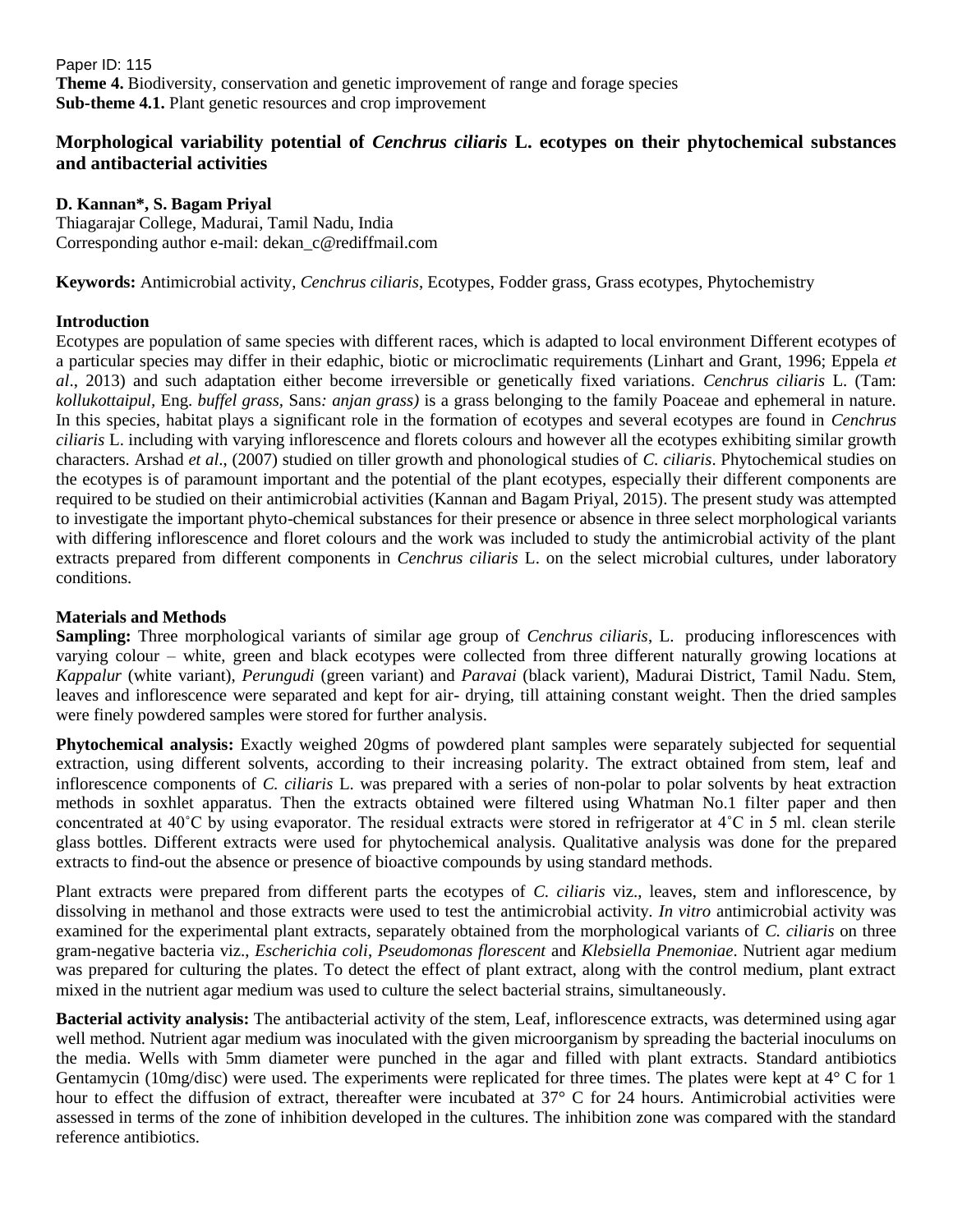Activity index for each extracts was calculated, using the following formula:

Inhibition zone of the sample Activity index = ----------------------------------------- Inhibition zone of the standard

#### **Results and Discussion**

The work was started with the characterization of the experimental plant ecotypes on their biochemical compounds present in the different components. Protein, carbohydrate, phenol, flovonoids, saponins, and alkaloids were found to be presented in all the three morphological variants of the experimental plant, irrespective of the components (Table 1). Extracts prepared from different parts of white and black types of *C. ciliaris* were found that the absence of glycosides; whereas in green ecotypes, glycosides were found from the extracts, prepared separately from stem leaves and inflorescence. White and green variant were shown positive results for the presence of steroids in all their plant parts. In black variant this biochemical substance was present only in their leaves. Coumarin was present both in white and green variants of *Cenchrus ciliaris* whereas, their compound was not found in the extracts prepared from the different parts of black variant.

*E. coli* and *B. subtilis* were found susceptible organism grown in the medium augmented with the methanol extract of *Cenchrus ciliaris*. Antimicrobial activity was assessed in terms of inhibition zone and activity index. All the extracts exhibited better antibacterial activity against *Proteus mirabilis*, K*lebsiella pnemoniae* and *Pseudomonas florescent* (Table 2). Black variant leaves and inflorescence extract prepared using methanol had the controlling activity against *K. pnemoniae,* more efficiently, when compared with *P. mirabilis* and *P. florescent*. The activity index results showed the same trend (Table 2). Bio activity of crude extracts of leaves of *Cenchrus* grass extracted in different polar solvents act against some pathogenic microbes (Premlata *et al*., 2011). Results of the present study clearly showed that extracts obtained from the experimental plants and their morphological variants inhibited the bacterial growth by which this phenomenon was observed through the formation of inhibition zone developed.

| ртовеное ана<br>represents the absence of the substances, |               |        |         |               |        |         |                      |        |         |  |
|-----------------------------------------------------------|---------------|--------|---------|---------------|--------|---------|----------------------|--------|---------|--|
| Bioactive                                                 | White Ecotype |        |         | Green Ecotype |        |         | <b>Black Ecotype</b> |        |         |  |
| groups                                                    | <b>Stem</b>   | Leaf   | Florets | <b>Stem</b>   | Leaf   | Florets | <b>Stem</b>          | Leaf   | Florets |  |
| Phenol                                                    | $^+$          | $^{+}$ |         | $^+$          | $+$    | $^+$    | $^{+}$               | $^{+}$ | $\pm$   |  |
| Flavanoids                                                | $^{+}$        | $^{+}$ | $^{+}$  | $^{+}$        | $+$    | $^{+}$  | $^{+}$               | $+$    | $^{+}$  |  |
| Saponins                                                  | $^{+}$        |        | $^{+}$  | $^+$          | $+$    | $^+$    | $+$                  | $^{+}$ | $^+$    |  |
| Glycosides                                                |               |        |         | ┿             | $\! +$ | ┿       | -                    | -      |         |  |
| Steroids                                                  | $^{+}$        | $^{+}$ |         | $^+$          | $^{+}$ |         |                      | $^{+}$ |         |  |
| Terpenoids                                                | $^{+}$        |        | $^{+}$  | $^{+}$        | $+$    | $^{+}$  | $+$                  |        | $^{+}$  |  |
| Alkaloids                                                 | $^{+}$        | $^{+}$ | $^{+}$  | ┿             | $^{+}$ | $^{+}$  | $+$                  | $+$    | $^{+}$  |  |
| Coumarins                                                 |               |        |         |               | $\! +$ | ┿       |                      |        |         |  |

**Table 1:** Phytochemical screening of extracts, prepared from different ecotypes of *Cenchrus ciliaris*, L. (+ indicates the presence and – represents the absence of the substances)

**Table 2:** Antimicrobial Activity of extracts of three ecotypes of *Cenchrus ciliaris* prepared from Methanol solvents on *Proteus mirabilis, Pseudomonas florescent, Klebseilla pnemoniae;* IZ- Inhibition zone. AI – Activity index

| <b>Ecotypes of Cenchrus</b> | <b>Plant component</b> | Control on the microbial population |      |               |      |              |      |  |
|-----------------------------|------------------------|-------------------------------------|------|---------------|------|--------------|------|--|
| ciliaris                    |                        | P. mirabilis                        |      | P. florescent |      | K. pnemontae |      |  |
|                             |                        | IZ                                  | AI   | IZ            | AI   | IZ           | AI   |  |
| White                       | <b>Stem</b>            | 0.0                                 | 0.0  | 1.5           | 0.6  | 1.5          | 0.6  |  |
|                             | Leaves                 | 1.7                                 | 0.62 | 1.2           | 0.48 | 1.6          | 0.64 |  |
|                             | Inflorescence          | 1.3                                 | 0.52 | 1.4           | 0.56 | 1.5          | 0.6  |  |
| Green                       | <b>Stem</b>            | 1.3                                 | 0.52 | 1.0           | 0.4  | 2.0          | 0.4  |  |
|                             | Leaves                 | 1.5                                 | 0.6  | 1.4           | 0.32 | 1.5          | 0.6  |  |
|                             | Inflorescence          | 1.0                                 | 0.40 | 1.0           | 0.4  | 1.0          | 0.4  |  |
| <b>Black</b>                | <b>Stem</b>            | 1.4                                 | 0.56 | 1.5           | 06   | 1.8          | 0.72 |  |
|                             | Leaves                 | 1.3                                 | 0.56 | 1.0           | 0.4  | 2.4          | 0.96 |  |
|                             | Inflorescence          | 0.6                                 | 0.24 | 1.0           | 0.4  | 1.4          | 0.56 |  |